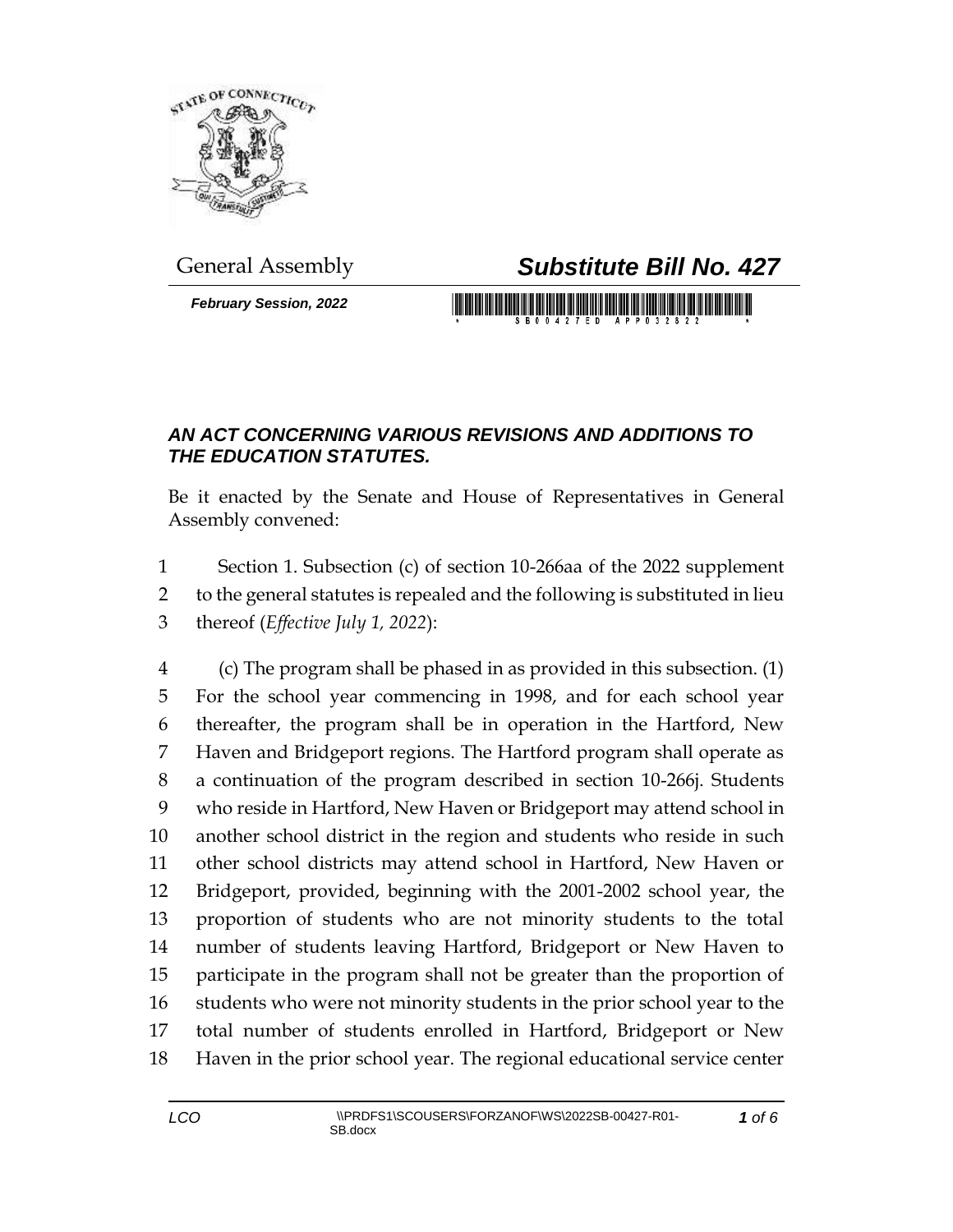operating the program shall make program participation decisions in accordance with the requirements of this subdivision. (2) For the school year commencing in 2000, and for each school year thereafter, the program shall be in operation in New London, provided beginning with the 2001-2002 school year, the proportion of students who are not minority students to the total number of students leaving New London to participate in the program shall not be greater than the proportion of students who were not minority students in the prior year to the total number of students enrolled in New London in the prior school year. The regional educational service center operating the program shall make program participation decisions in accordance with this subdivision. (3) The Department of Education may provide, within available appropriations, grants for the fiscal year ending June 30, 2003, to the remaining regional educational service centers to assist school districts in planning for a voluntary program of student enrollment in every priority school district, pursuant to section 10-266p, which is interested in participating in accordance with this subdivision. For the school year commencing in 2003, and for each school year thereafter, the voluntary enrollment program may be in operation in every priority school district in the state. Students from other school districts in the area of a priority school district, as determined by the regional educational service center pursuant to subsection (d) of this section, may attend school in the priority school district, provided such students bring racial, ethnic and economic diversity to the priority school district and do not increase the racial, ethnic and economic isolation in the priority school district. (4) For the school year commencing July 1, 2022, there shall be a pilot program in operation in Danbury and Norwalk. The pilot program shall serve (A) up to fifty students who reside in Danbury, and such students may attend school in the school districts for the towns of New Fairfield, Brookfield, Bethel, Ridgefield and Redding, and (B) up to fifty students who reside in Norwalk, and such students may attend school in the school districts for the towns of Darien, New Canaan, Wilton, Weston and Westport. School districts which receive students from Danbury and Norwalk under the pilot program during the school year commencing July 1, 2022, shall allow such students to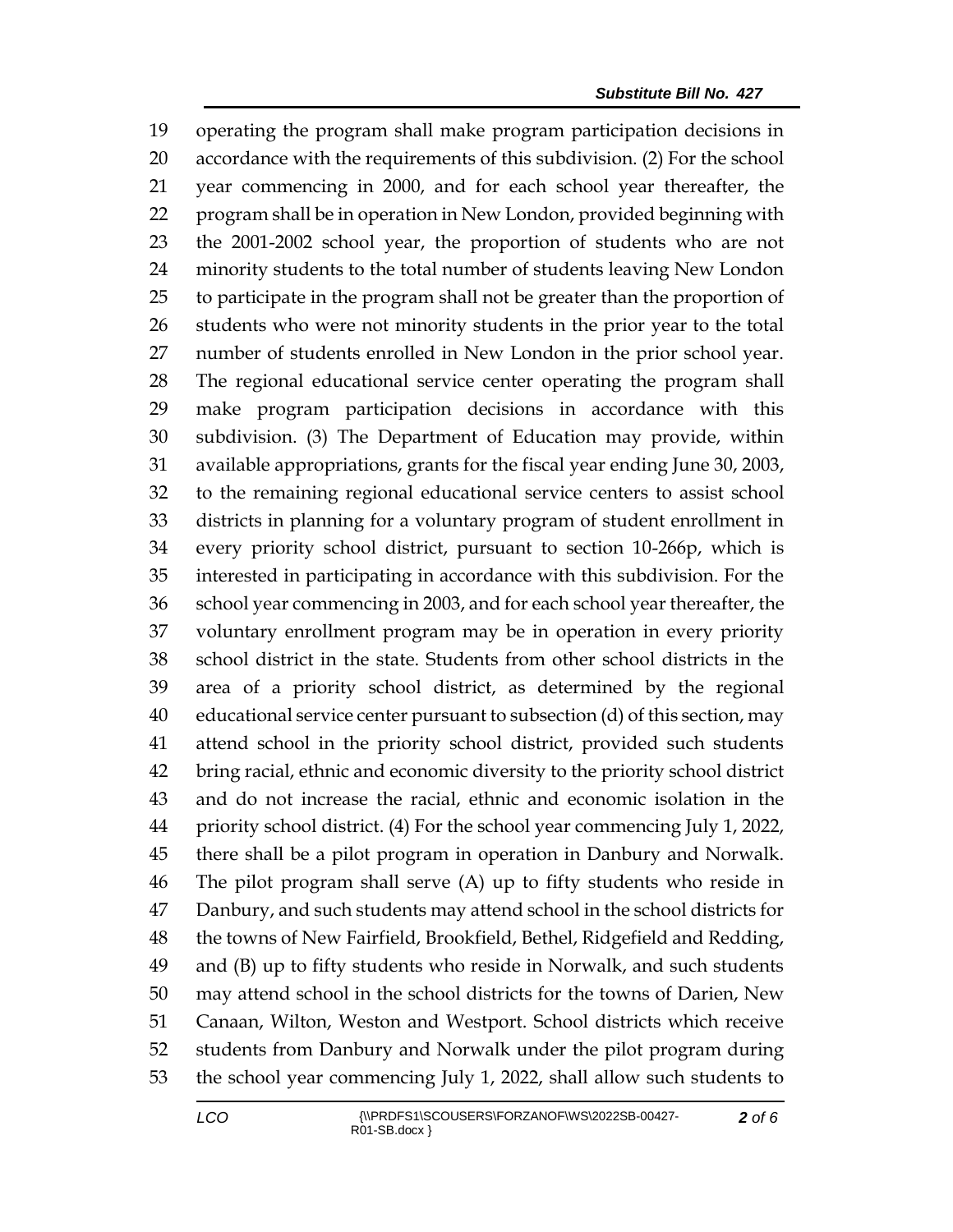attend school in the district until they graduate from high school. (5) For the school year commencing July 1, 2022, and each school year thereafter, the town of Guilford shall be eligible to participate in the program as a receiving district and a sending district with New Haven.

 Sec. 2. (*Effective July 1, 2022*) For the fiscal years ending June 30, 2023, and June 30, 2024, the Commissioner of Motor Vehicles shall use funds deposited in the school bus seat belt account to provide a rebate to an individual who has obtained a commercial driver's license with a school bus endorsement and submitted to a criminal history records check for purposes of employment as a school bus driver. Such rebate shall be in an amount equal to the fees charged to such individual for obtaining such commercial driver's license with a school bus endorsement and submitting to such criminal history records check. Such individual may submit an application, at a time and in a manner prescribed by the commissioner, for a rebate under this section.

 Sec. 3. (*Effective from passage*) (a) There is established the state teacher shortage and retention task force. The task force shall develop a comprehensive report that includes recommendations that address (1) strategies to address attrition rates of teachers leaving the teaching profession, (2) the retention of teachers, (3) teacher shortages across subject matter disciplines, (4) the impact of retention and shortages in financially distressed school districts, and (5) streamlining teacher certification without diminishing standards or the professional value of a teaching certificate. In developing the report, the task force shall address issues relating to equity, diversity and inclusion, and examine strategies being used in other states to address teacher shortages and to attract and retain teachers.

(b) The task force shall consist of the following members:

 (1) Two appointed by the speaker of the House of Representatives, one of whom is a certified teacher teaching in grades six to twelve, inclusive, and recommended by the Connecticut Education Association, and one of whom is a certified teacher teaching in grades six to twelve,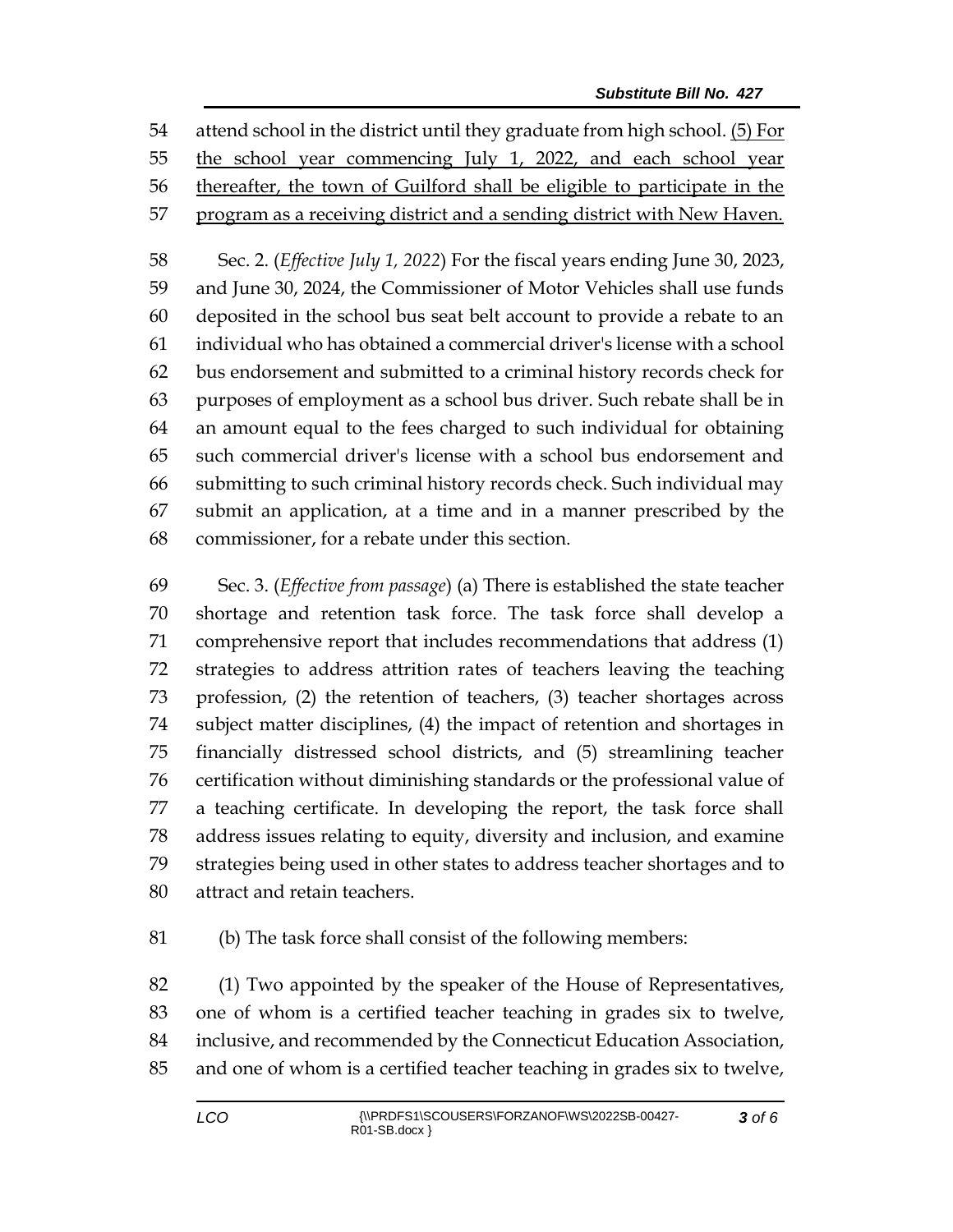inclusive, and recommended by the American Federation of Teachers-Connecticut;

 (2) Two appointed by the president pro tempore of the Senate, one of whom is a certified teacher teaching in grades kindergarten to five, inclusive, and recommended by the Connecticut Education Association, and one of whom is a certified teacher teaching in grades kindergarten to five, inclusive, and recommended by the American Federation of Teachers-Connecticut;

 (3) One appointed by the majority leader of the House of Representatives who is a certified teacher teaching in a priority school district, as described in section 10-266p of the general statutes, and 97 recommended by the Connecticut Education Association;

 (4) One appointed by the majority leader of the Senate who is a certified teacher teaching in a priority school district and recommended by the American Federation of Teachers-Connecticut;

 (5) One appointed by the minority leader of the House of Representatives who is a certified administrator and recommended by the Connecticut Association of Schools;

 (6) One appointed by the minority leader of the Senate who is a certified administrator serving as the principal of a school located in a priority school district and recommended by the Connecticut Association of Schools;

 (7) One appointed by the House chairperson of the joint standing committee of the General Assembly having cognizance of matters relating to education who is a certified teacher and is serving as a member of the Minority Teacher Recruitment Policy Oversight Council, established pursuant to section 10-156bb of the general statutes;

 (8) One appointed by the Senate chairperson of the joint standing committee of the General Assembly having cognizance of matters relating to education who is a certified teacher and is serving, or has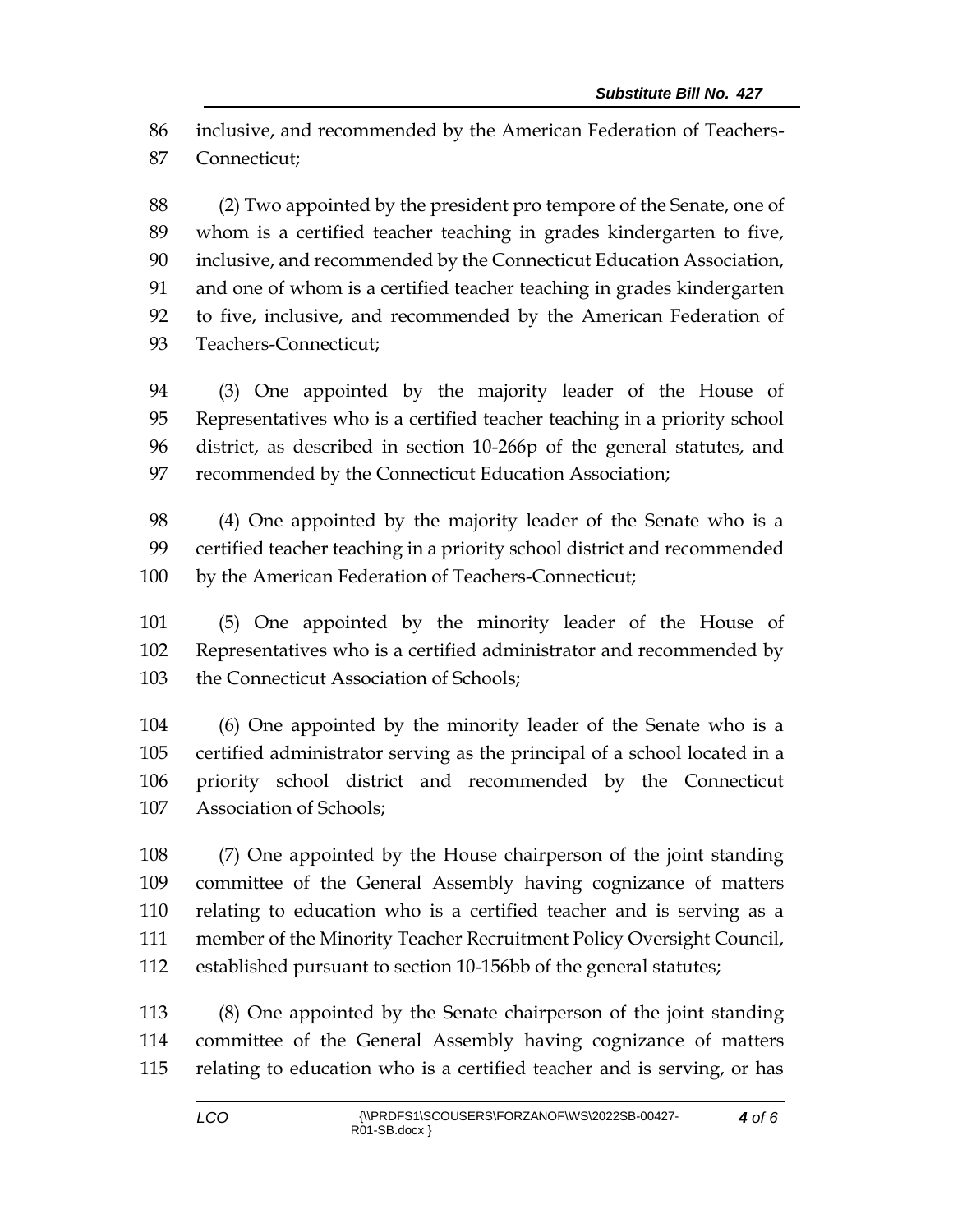served, as a member of the minority teacher recruitment task force, established pursuant to section 10-156aa of the general statutes;

 (9) One appointed jointly by the House and Senate ranking members of the joint standing committee of the General Assembly having cognizance of matters relating to education who is a faculty member of an institution of higher education in the state and has expertise in teacher recruitment strategies and is recommended by the Connecticut chapter of the American Association of Colleges for Teacher Education;

(10) The Commissioner of Education, or the commissioner's designee;

 (11) The chief administrator of the Teachers' Retirement Board, or the chief administrator's designee; and

 (12) Four persons appointed by the Governor, one of whom is a member of the State Board of Education, one of whom is a member of the Technical Education and Career System board, and two of whom are representatives of the Connecticut Association for Public School Superintendents.

 (c) All initial appointments to the task force shall be made not later than thirty days after the effective date of this section. Any vacancy shall be filled by the appointing authority.

 (d) The speaker of the House of Representatives and the president pro tempore of the Senate shall select the chairpersons of the task force from among the members of the task force. Such chairpersons shall schedule the first meeting of the task force, which shall be held not later than sixty days after the effective date of this section.

 (e) The administrative staff of the joint standing committee of the General Assembly having cognizance of matters relating to education shall serve as administrative staff of the task force.

 (f) Not later than January 4, 2023, the task force shall submit a report on its findings and recommendations to the joint standing committee of